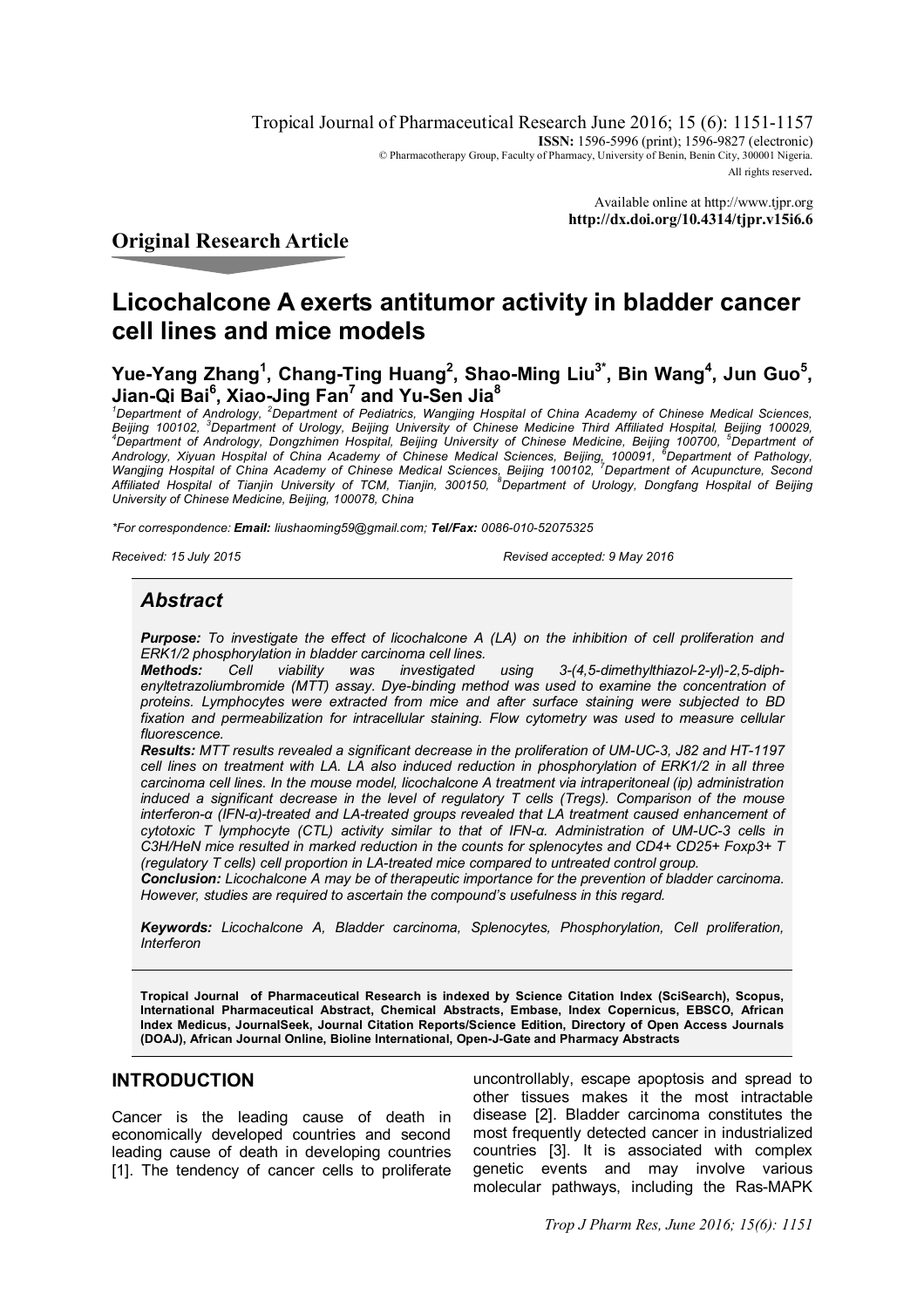pathway [4]. Earlier reports show that RAS proteins transfer information from the receptors in cell surface to protein through different pathways [5]. It has been estimated that in 30 % of cancers RAS-RAF/MEK (mitogen extracellular kinase)/ERK (extracellular signal-related kinase) pathway is enhanced [6]. The first line of treatment for advanced renal cancers is sunitinib [7]. It is believed that suppression of tyrosine kinase can be a promising strategy for the inhibition of cancer cell proliferation. Tyrosine kinases mediate the binding of growth factors with their corresponding receptors [8].

Chalcones because of their potent biological activities have been the target of interest for the chemists as well as clinicians globally. They exhibit anti-inflammatory [9], anti-invasive [10], anti-tumour [11] and antibacterial [12] properties. Chalcone treatment causes induction of apoptosis and alters mitochondrial membrane potential in various types of cancers [13]. Licochalcone A (LA), an oxygenated chalcone was isolated from the roots of the Chinese liquorice (*Glycyrrhiza uralensis*). It is reported to exhibit various bioactive properties including antiparasitic, estrogenic, antimalarial and antitumor activities [14]. LA regulates cell growth and induces cell apoptosis in prostate cancer cell lines [15]. In the present study the effect of licochalcone A (LA) on bladder carcinoma in human bladder cancer cells and mice model was investigated. The results revealed that licochalcone A treatment inhibits bladder cancer<br>cell proliferation and reduces ERK1/2 cell proliferation and reduces phosphorylation. Furthermore, licochalcone A treatment caused a marked reduction in the regulatory T cell count in the mouse model. Also the cytotoxic T lymphocyte (CTL) activity was induced similar to that of IFN-α.

## **EXPERIMENTAL**

#### **Drug and chemicals**

Licochalcone A (LA) was isolated from the roots of the Chinese liquorice (*Glycyrrhiza uralensis*). The drug was dissolved in DMSO and stored at -<br>20  $^{\circ}$ C. Mouse interferon- $\alpha$  (IFN- $\alpha$ ) was  $°C.$  Mouse interferon-α (IFN-α) was purchased from BD Pharmingen (San Diego, CA). The antibodies against ERK1/2 (Thr202/Tyr204) and β-actin were purchased from Santa Cruz Biotechnology (Santa Cruz, CA).

#### **Animals and ethical statement**

Female C3H/HeN mice (12 weeks old) and female nu/nu mice (10 weeks old) were obtained from the Laboratory Animal Center, Third Military

Medical University (Chongqing, China). The study was approved by the Ethics Committee of the Wangjing Hospital of China Academy of Chinese Medical Sciences (approval ref no. 201323765757/2014). All experimental animal procedures were conducted in compliance with State and Federal laws, standards of the US Department of Health and Human Services, and guidelines established by Tulane University Animal Care and Use Committee, accredited by Association for the Assessment and Accreditation of Laboratory Animal Care [16].

#### **Tumor cell line**

The bladder cancer cell lines, UM-UC-3, J82 and HT-1197 were obtained from The Cell Bank of Type Culture Collection of Chinese Academy of Sciences, Shanghai Institute of Cell Biology (Shanghai, China). The cells were cultured in DMEM containing antibiotics and were maintained in an incubator at 37 ˚C with humidified atmosphere of 5 %  $CO<sub>2</sub>$ .

#### **MTT assay**

Into a 96-well flat bottom micro plate (BD Falcon, Franklin, NJ) cells at a density of 2.5  $\times$  10<sup>5</sup> cells per well were distributed. To each of the well different concentration of licochalcone A was added and incubated for 72 h. MTT solution (10 μL) was added to each well and the plates were incubated for 4 h at 37  $^{\circ}$ C in 5 % CO<sub>2</sub> incubator. Formazan crystals were dissolved by adding 0.04 N HCl in 2-propanol (100 μL). The microplate reader (MPR-A4i; Tosoh Corporation, Tokyo, Japan) was used to measure absorption at 570 nm. All the measurements were carried out in triplicate.

#### **Western blotting**

The cells treated with licochalcone A were lysed and the concentration of proteins was determined by dye-binding method (Bio-Rad). The proteins were resolved on 15 % SDS-PAGE and transferred to nitrocellulose membranes. Digitonin-based subcellular fractionation technique was used for cytosolic and mitochondrial fractions. Onto DS-PAGE equal volumes of cytosolic and mitochondrial fractions were resolved and transferred to nitrocellulose membranes. The membranes after incubation with primary antibody were washed, and then incubated with horseradish peroxidase antimouse or horseradish peroxidase antirabbit antibodies. Enhanced chemiluminescence system was used for visualization of immunoreactive bands.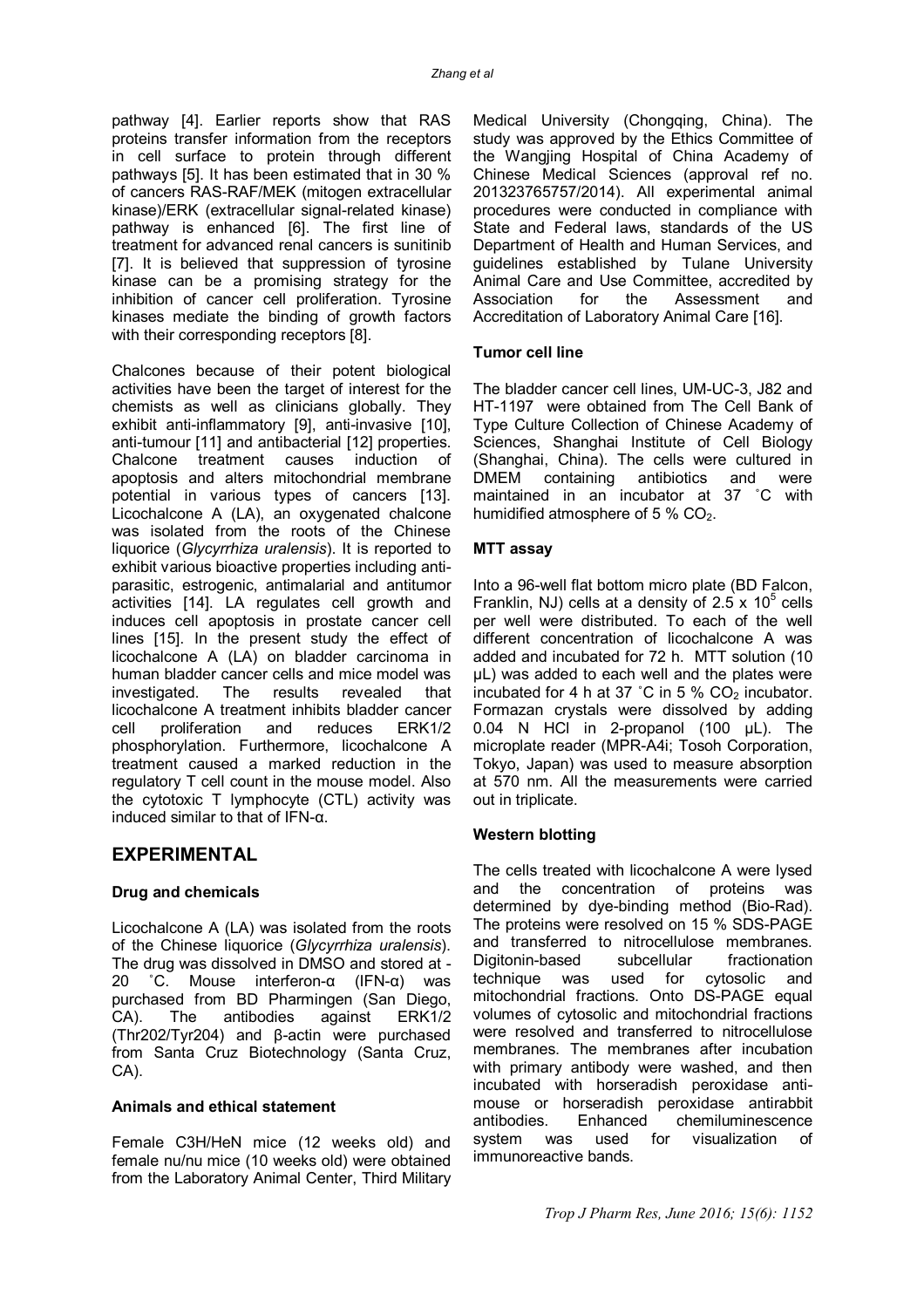#### **Intracellular FACS**

The lymphocytes extracted from the mice after surface staining were subjected to BD fixation and permeabilization (BD Biosciences) for intracellular staining using the manual protocol.<br>After incubation with 100 µL of BD incubation Cytofix/Cytoperm solution the cells were washed with BD perm-wash buffer and stained with FITCconjugated anti-Foxp3 mAb (FJK-16s). FACS Calibur flow cytometer (BD Biosciences, San Jose, CA) was used to measure the cellular fluorescence.

#### **Treatment strategy**

UM-UC-3 cells at a density of 2.5  $\times$  10<sup> $\prime$ </sup> were administered subcutaneously into the lateral flanks of the mice. When tumor achieved palpable stage, the mice in the treatment and control group were given licochalcone A (40 mg/kg) or phosphate buffered saline (PBS), respectively through the intravenous route for 4 weeks. After every 2 days the size of the tumor was measured with calipers and converted to volume.

#### **Determination of CTL activity**

The mice administered UM-UC-3 cells were sacrificed on day 14 following treatment with licochalcone A or PBS. The splenocytes were

extracted and cultured with mitomycin C (MMC) treated UM-UC-3 cells for 5 days after adding 25 ng/mL IL-2 (Takeda Chemical Industries, Tokyo, Japan). The Percoll (Amersham Biosciences, Piscataway, NJ) density gradient centrifugation was used to separate the viable cells whereas the effector cells were incubated with 51Crlabeled UM-UC-3 cells for 6 h. After incubation the cytotoxicity was evaluated.

#### **Statistical analysis**

All the experiments were performed in triplicates and Student's t test was used for the determination of statistical significance.<br>Differences were considered statistically Differences were considered statistically significant at *p* < 0.05. Graph Pad Prism 5 (Graph Pad Software, Inc., San Diego, CA, USA) was used for the analysis of the data.

# **RESULTS**

#### **Effect of licochalcone A on bladder cancer cell growth and ERK1/2 expression**

The effect of licochalcone A on the growth of UM-UC-3, J82 and HT-1197 bladder cancer cells was analyzed. It was observed that licochalcone A suppressed the growth of all the three tested bladder cancer cell lines in a dose-dependent manner (Figure 1).



**Figure 1:** Inhibition of growth by licochalcone A in bladder cancer cell lines, UM-UC-3, J82 and HT-1197 cells. The cells were treated with various concentrations of licochalcone A for 24 h to measure the cell survival rates in comparison to control cells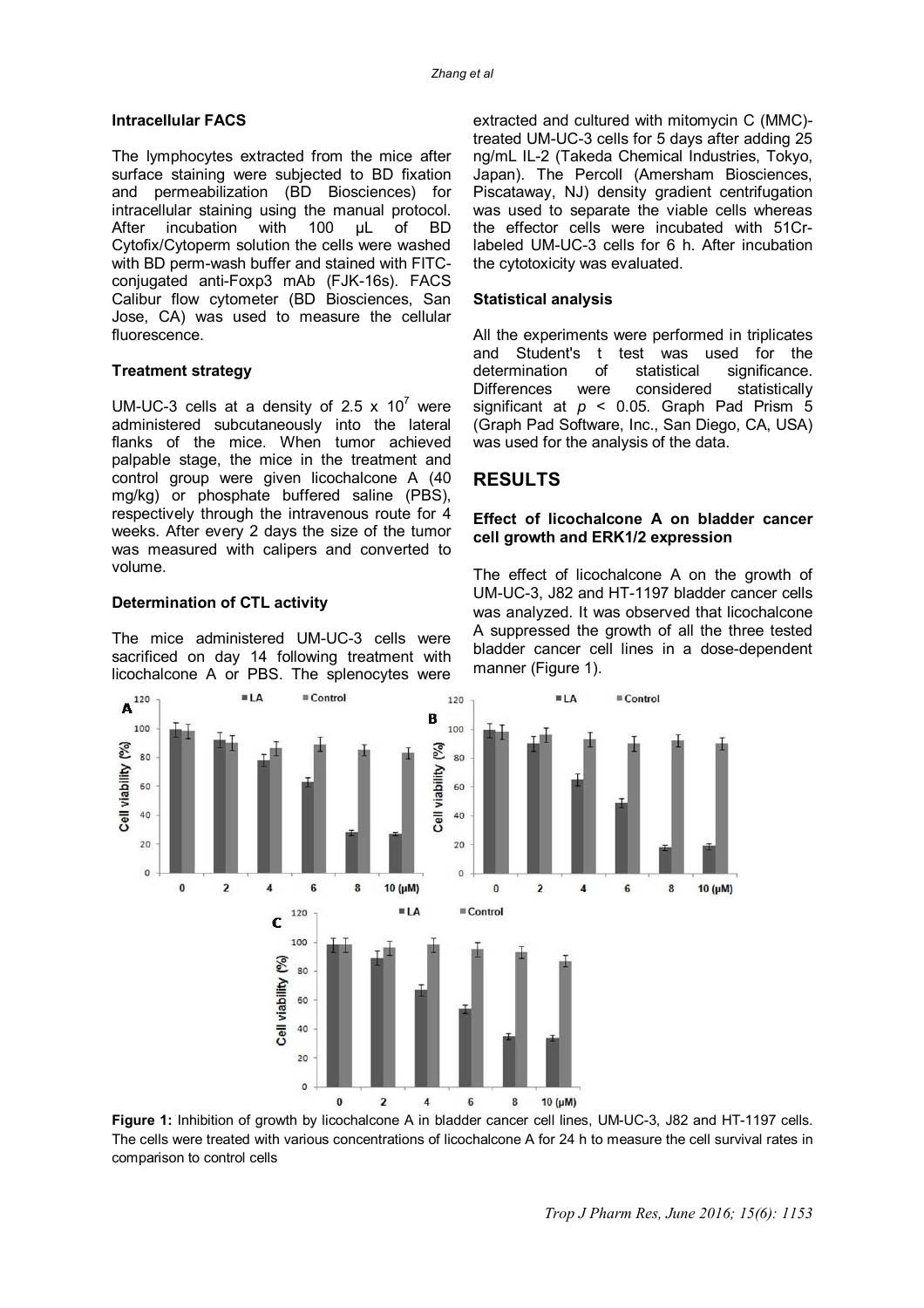Licochalcone A treatment also caused decrease in the phosphorylation of ERK1/2 in all the three tested bladder carcinoma cell lines (Figure 2).

ERK 1/2 has been reported to be involved in drug resistance [11-17].



Figure 2: Down regulation of ERK1/2 phosphorylation by licochalcone A. Licochalcone A was added to media containing, UM-UC-3, J82 and HT-1197 cells at the concentrations and durations indicated. Whole-cell extracts were subjected to SDS*-*PAGE. Western blotting was performed using the antibodies indicated

#### **Antitumor effect of licochalcone A in nude mouse model**

UM-UC-3, J82 and HT-1197 at a density of 2.5 x  $10<sup>6</sup>$  was administered to each of the mice. After the tumor attained palpable stage, the animal in the treatment and control groups were given licochalcone A (40 mg/kg) and saline, respectively. Analysis of the animals revealed that tumor volumes in control group were markedly higher compared to treatment group (Figure 3).

#### **Antitumor effect of licochalcone A in the C3H/HeN mouse model**

The mice were treated with 40 mg/kg doses of the licochalcone A on the day 4 after

administration of  $2.5 \times 10^5$  UM-UC-3 cells. Tumor growth was significantly (*p* < 0.005) reduced in the licochalcone A treated mice compared with those in the control group (Figure 4).

#### **Effect of licochalcone A on T cells and generation of tumor-specific CTL activity in splenocytes of tumor-bearing C3H/HeN mice**

The effect of licochalcone A was also examined on effector cells for anti-tumor activity using flow cytometry on day 21 after administration of UM-UC-3cells in C3H/HeN mice. The results showed a marked reduction in the counts for splenocytes and CD4+ CD25+ Foxp3+ T (regulatory T cells) cell proportion in the licochalcone A treated mice compared to untreated control group (Figure 5A, B).



**Figure 3.** Antitumor effects of licochalcone A in the nude mouse model. UM-UC-3, J82 or HT-1197 cells (2.5 *x*   $10<sup>6</sup>$ ) were inoculated subcutaneously into the lateral flanks of mice. The animals in the treatment and control groups were treated with licochalcone A (40 mg/kg) and PBS, respectively for 4 weeks. The size of tumor was measured using calipers after every 2 days

*Trop J Pharm Res, June 2016; 15(6): 1154*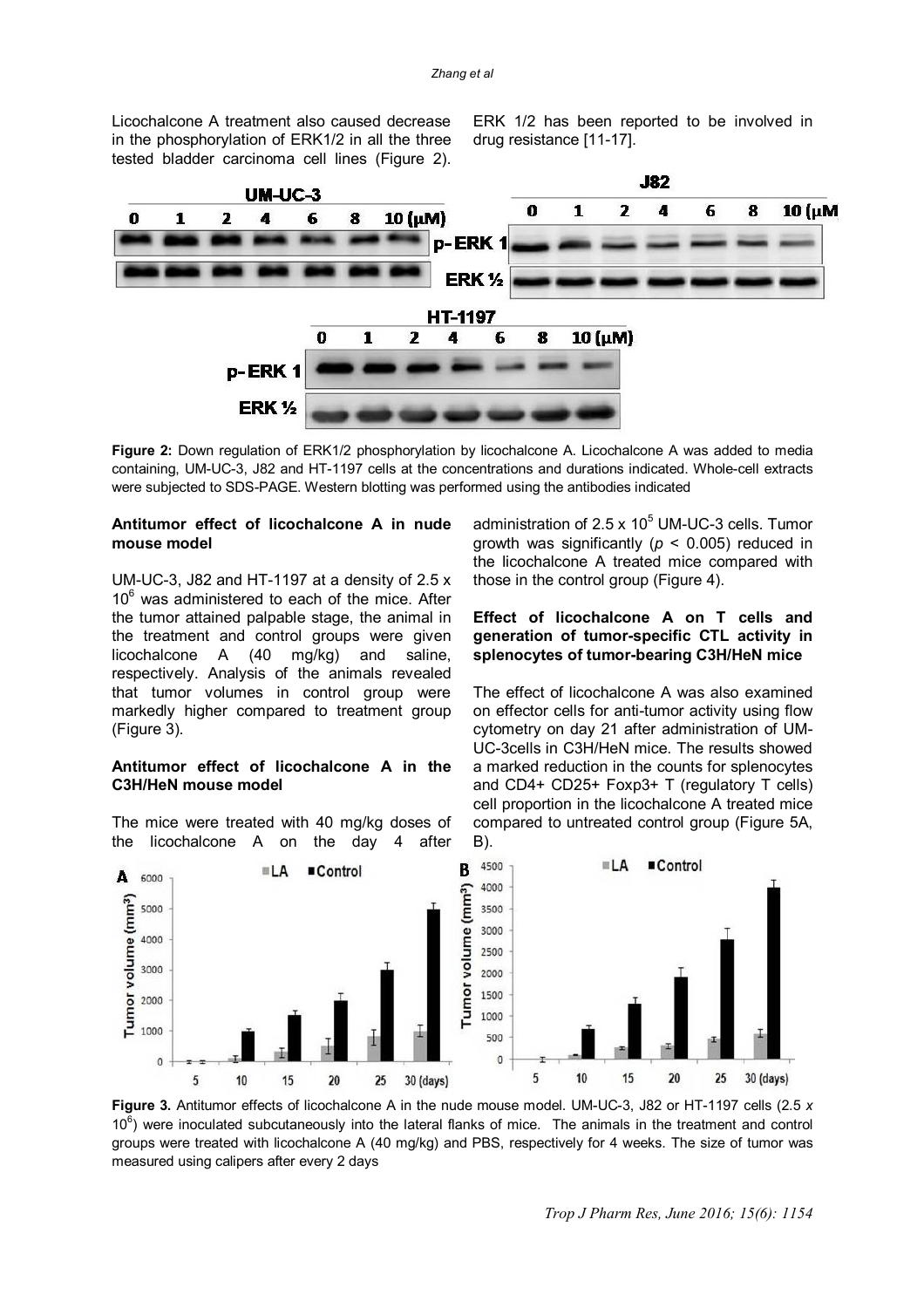

**Figure 4:** Anti-tumor effect of licochalcone A in a mouse model. UM-UC-3 cells were administered subcutaneously into the lateral flanks of mice. When tumor attained palpable stage the animals were assigned to two groups, treatment and control groups. The treatment and control groups were given licochalcone A (40 mg/kg) and PBS, respectively for 4 weeks daily. The size of tumor was measured after every 2 days by calipers



**Figure 5:** Effects of licochalcone A on the proportion of lymphocytes and the number of splenocytes. The number of splenocytes was examined by a counting chamber (A) and a FACS Calibur flow cytometer at 32 days after tumor inoculation. (B) Representative FACS patterns of CD4+ CD25+ Foxp3+ after either licochalcone A or PBS treatment



**Figure 6:** Effect of licochalcone A and IFN-α on generation of tumor-specific CTL activity in spleen cells from tumor-bearing mice. After 2 weeks of the treatment mice were sacrificed to extract spleen cells and used for the assay of CTL activity. E:T ratio, effector cells : target cells ratio; CTL, cytotoxic T lymphocyte, LA, licochalcone A

The effect of licochalcone A on the level of CTL activity was also investigated and compared with IFN-α-treated mouse. It was observed that the level of CTL activity was significantly higher in IFN-α-treated mouse compared to licochalcone A treated mouse (Figure 6).

## **DISCUSSION**

Bladder carcinoma constitutes the most frequently detected cancer in industrialized countries and is associated with complex genetic events involving various molecular pathways, including the Ras-MAPK pathway [3,4]. In the present study use of licochalcone A in bladder carcinoma treatment was investigated. The results revealed that licochalcone A significantly suppressed the proliferation of bladder carcinoma cells and inhibited the tumor growth in mouse models. It is well known that ERK1/2 belonging to MAPK pathway plays a crucial role for the growth and survival of carcinoma cells [17]. It also induces resistance to various drugs used against cancers [18,19]. Therefore, it is believed that inhibition of ERK1/2 signaling pathway can be of great therapeutic importance for cancer treatment. The results from the present study showed that licochalcone A treatment inhibited phosphorylation of ERK1/2.

In patients suffering from chronic myelogenous leukemia the CTL activity is promoted on treatment with IFN-α [20,21]. The results of the present study revealed that licochalcone A treatment proved more effective for the improvement of CTL activity in the spleen compared to IFN-α. The CD4+CD25+Foxp3+ Tregs cell count in the licochalcone A treated group was significantly decreased compared to untreated group. Tregs have been shown to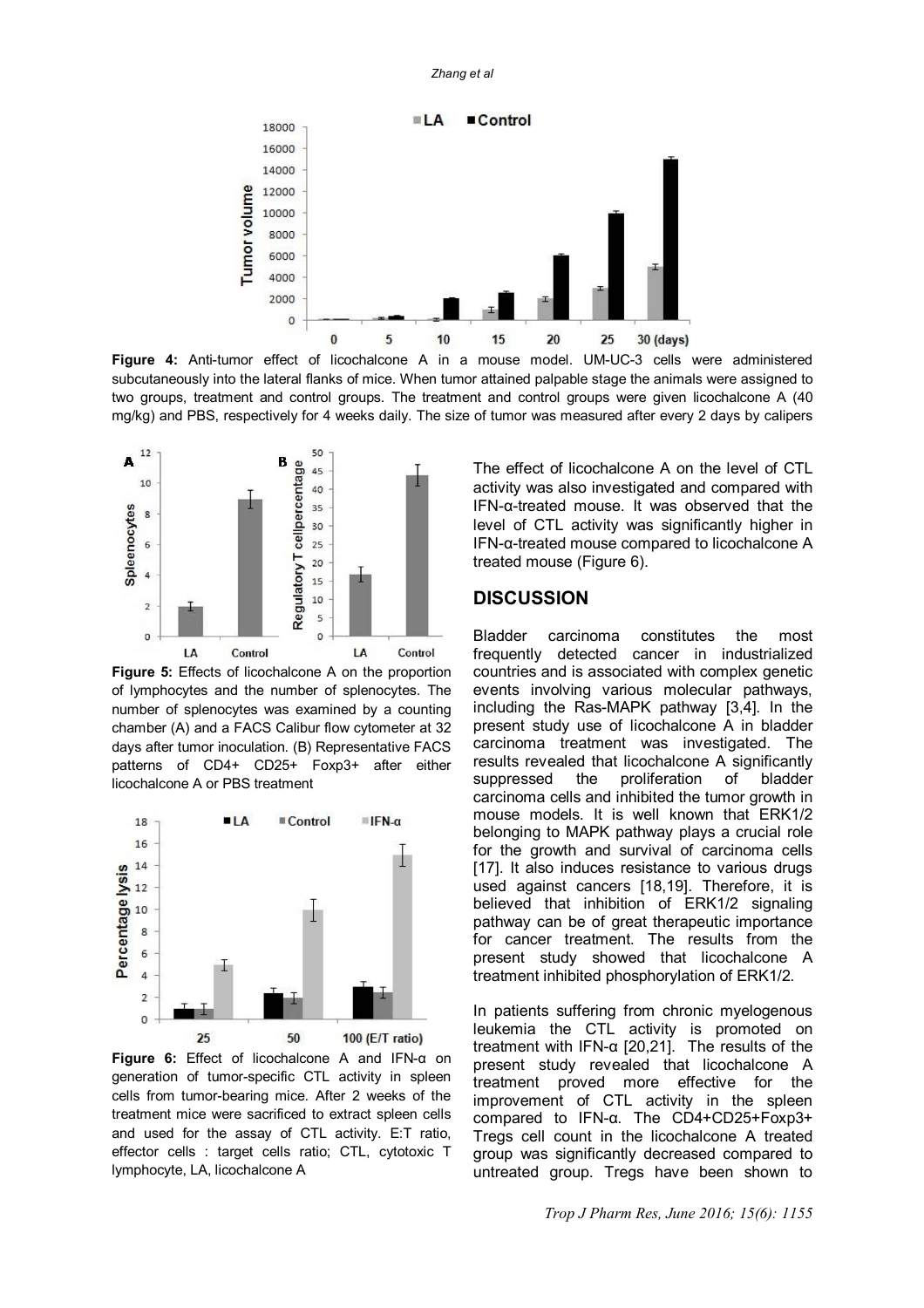produce immunosuppressive cytokines as well as negative regulation of immunity [22]. Therefore, reduction in Tregs will promote immunity and enhance activity of the T-cells. In the licochalcone A treated mice the activity of CTL was significantly increased than those of untreated control mice. In addition the splenocyte count was also decreased in licochalcone A treated mice.

## **CONCLUSION**

The results obtained show that licochalcone A has an anti-tumor effect in murine models of bladder cancer when used as a single agent. Furthermore, the findings suggest that licochalcone may enhance the therapeutic efficacy of existing immune-based therapies for metastatic cancer patients.

## **DECLARATIONS**

#### *Conflict of Interest*

No conflict of interest associated with this work.

#### *Contribution of Authors*

The authors declare that this work was done by the authors named in this article and all liabilities pertaining to claims relating to the content of this article will be borne by them.

## **REFERENCES**

- *1. Jemal A, Bray F, Center MM, Ferlay J, Ward E, Forman D. Global cancer statistics. CA Cancer J Clin 2011; 61: 69-90.*
- *2. Hiss DC, Gabriels GA. Implications of endoplasmic reticulum stress, the unfolded protein response and apoptosis for molecular cancer therapy. Part I: targeting p53, Mdm2, GADD153/CHOP, GRP78/BiP and heat shock proteins. Expert Opin. Drug Discov 2009; 4: 799- 821.*
- *3. Jemal A, Siegel R, Ward E. Cancer statistics, 2008. CA Cancer J Clin 2008; 58: 71-96.*
- *4. Zachos I, Konstantinopoulos PA, Tzortzis V. Systemic therapy of metastatic bladder cancer in the molecular era: current status and future promise. Expert Opin Investig Drugs 2010; 19: 875-887.*
- *5. Sridhar SS, Hedley D, Siu LL. Raf kinase as a target for anticancer therapeutics. Mol Cancer Ther 2005; 4: 677- 685.*
- *6. Gollob JA, Wilhelm S, Carter C. Role of Raf kinase in cancer: therapeutic potential of targeting the Raf/MEK/ERK signal transduction pathway. Semin Oncol 2006; 33: 392-406.*
- *7. Mendel DB, Laird AD, Xin X. In vivo antitumor activity of SU11248, a novel tyrosine kinase inhibitor targeting vascular endo¬thelial growth factor and platelet-derived growth factor receptors: determination of a pharmacokinetic/pharmacodynamic relationship. Clin Cancer Res 2003; 9: 327-337.*
- *8. Cohen HT, McGovern FJ. Renal-cell carcinoma. N Engl J Med 2005; 353: 2477-2490.*
- *9. Nowakowska Z. A review of anti-infective and antiinflammatory chalcones. Eur J Med Chem 2007; 42: 125-137.*
- *10. Go ML, Wu X, Liu XL. Chalcones: An update on cytotoxic and chemoprotective properties. Curr Med Chem 2005; 12: 483-499.*
- *11. Kumar D, Kumar NM, Akamatsu K, Kusaka E, Harada H, Ito T. Synthesis and biological evaluation of indolyl chalcones as antitumor agents. Bioorg Med Chem Lett 2011; 20: 3916-3919.*
- *12. Sivakumar PM, Ganesan S, Veluchamy P, Doble M. Novel chalcones and 1, 3, 5-triphenyl-2-pyrazoline derivatives as antibacterial agents. Chem Biol Drug Des 2010; 76: 407-411.*
- *13. Sakai T, Eskander RN, Guo Y,Kim KJ, Mefford J, Hopkins J, Bhatia NN, Zi X, Hoang BH. Flavokawain B, a kava chalcone, induces apoptosis in synovial sarcoma cell lines. J Orthop Res 2011; 30: 1045-1050.*
- *14. Chimenti F, Fioravanti R, Bolasco A, Chimenti P, Secci D, Rossi F. Chalcones: A valid scaffold for monoamine oxidases inhibitors. J Med Chem 2009; 52: 2818-2824.*
- *15. Lust S, Vanhoecke B, Janssens A, Philippe J, Bracke M, Offner F. Xanthohumol kills B-chronic lymphocytic leukemia cells by an apoptotic mechanism. Mol Nutr Food Res 2005; 49: 844-850.*
- *16. Lyndsay V. R, Syreeta L. T, Stephen M. B, Shuchen W, HafezA K, Shannon E. M, Melyssa R. B, Qiang Z, Guangdi W, Matthew E. B, Bridgette M. C-B. Glyceollins as novel targeted therapeutic for the treatment of triple-negative breast cancer. Oncology lett. 2012; 3: 163-171.*
- *17. Zachos I, Konstantinopoulos PA, Tzortzis V. Systemic therapy of metastatic bladder cancer in the molecular era: current status and future promise. Expert Opin Investig Drugs 2010; 19: 875-887.*
- *18. Jeong EK, Lee SY, Jeon HM. Role of extracellular signalregulated kinase (ERK)1/2 in multicellular resistance to docetaxel in MCF-7 cells. Int J Oncol 2010; 37: 655-661.*
- *19. Peng DJ, Wang J, Zhou JY. Role of the Akt/mTOR survival pathway in cisplatin resistance in ovarian cancer cells. Biochem Biophys Res Commun 2010; 394: 600-605.*
- *20. Frumento G, Piazza T, Di Carlo E. Targeting tumorrelated immunosuppression for cancer immunotherapy. Endocr Metab Immune Disord Drug Targets 2006; 6: 233-237.*
- *21. Molldrem JJ, Lee PP, Wang C. Evidence that specific T lymphocytes may participate in the elimination of chronic myelo-genous leukemia. Nat Med 2000; 6: 1018-1023.*